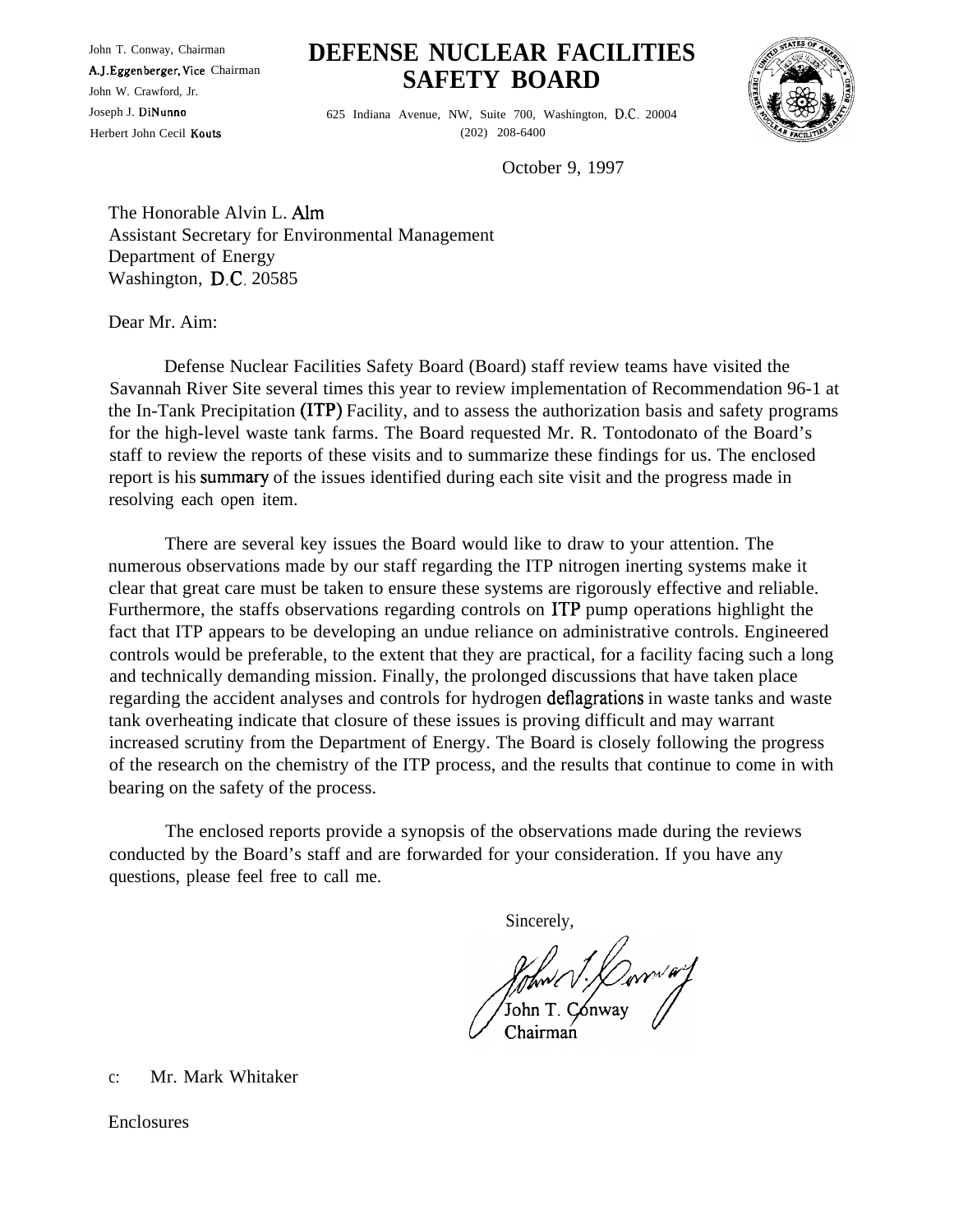## DEFENSE NUCLEAR FACILITIES SAFETY BOARD

September 5, 1997

| <b>MEMORANDUM FOR:</b> | G. W. Cunningham, Technical Director<br>S. Krahn, Deputy Technical Director                                           |
|------------------------|-----------------------------------------------------------------------------------------------------------------------|
| <b>COPIES:</b>         | <b>Board Members</b>                                                                                                  |
| <b>FROM:</b>           | R. Tontodonato                                                                                                        |
| <b>SUBJECT:</b>        | Status of Open Issues Identified in Recent Trip Reports for Savannah River Site<br><b>Waste Management Facilities</b> |

This memorandum documents the current status of the issues related to Savannah River Site (SRS) waste management facilities that were identified in recent trip reports by the staff of the Defense Nuclear Facilities Safety Board (Board) and for which Board action is pending. The following reports are addressed:

- ! *Review of Adequacy and Reliability of In-Tank Precipitation Facility Safety Systems, Savannah River Site, January 23–24, 1997*, D. Napolitano, February 5, 1997
- ! *Review of Technical Safety Requirements for High-Level Waste Tank Farms, Savannah River Site, March 31–April 1, 1997*, D. Napolitano, April 15, 1997
- ! *Review of Savannah River Site In-Tank Precipitation Facility, April 2–3, 1997*, D. Drop and R. Tontodonato, April 15, 1997
- ! *In-Tank Precipitation Facility and Tank Farm Instrumentation and Control Systems*, T. Davis, May 7, 1997
- *! Review of Savannah River Site Waste Management Facilities, June 9–11, 1997*, R. Tontodonato, June 16, 1997

**Recommendation 96-1 and the In-Tank Precipitation Facility.** The staff reports discussed the following issues.

*Reliability of Nitrogen Inerting System*—The February 5, 1997, report identified that numerous problems were causing the primary inerting system for Tanks 48 and 49 to trip off line far too frequently, and that a comprehensive evaluation of the system's failure modes could help identify ways to improve reliability. Westinghouse Savannah River Company (WSRC) has subsequently worked to identify and eliminate vulnerabilities in the nitrogen system, and has made further upgrades, as documented by the April 15, 1997, staff report on the In-Tank Precipitation (ITP) Facility. The staff will continue to monitor the system's reliability to ensure that unplanned outages are reduced to a minimum.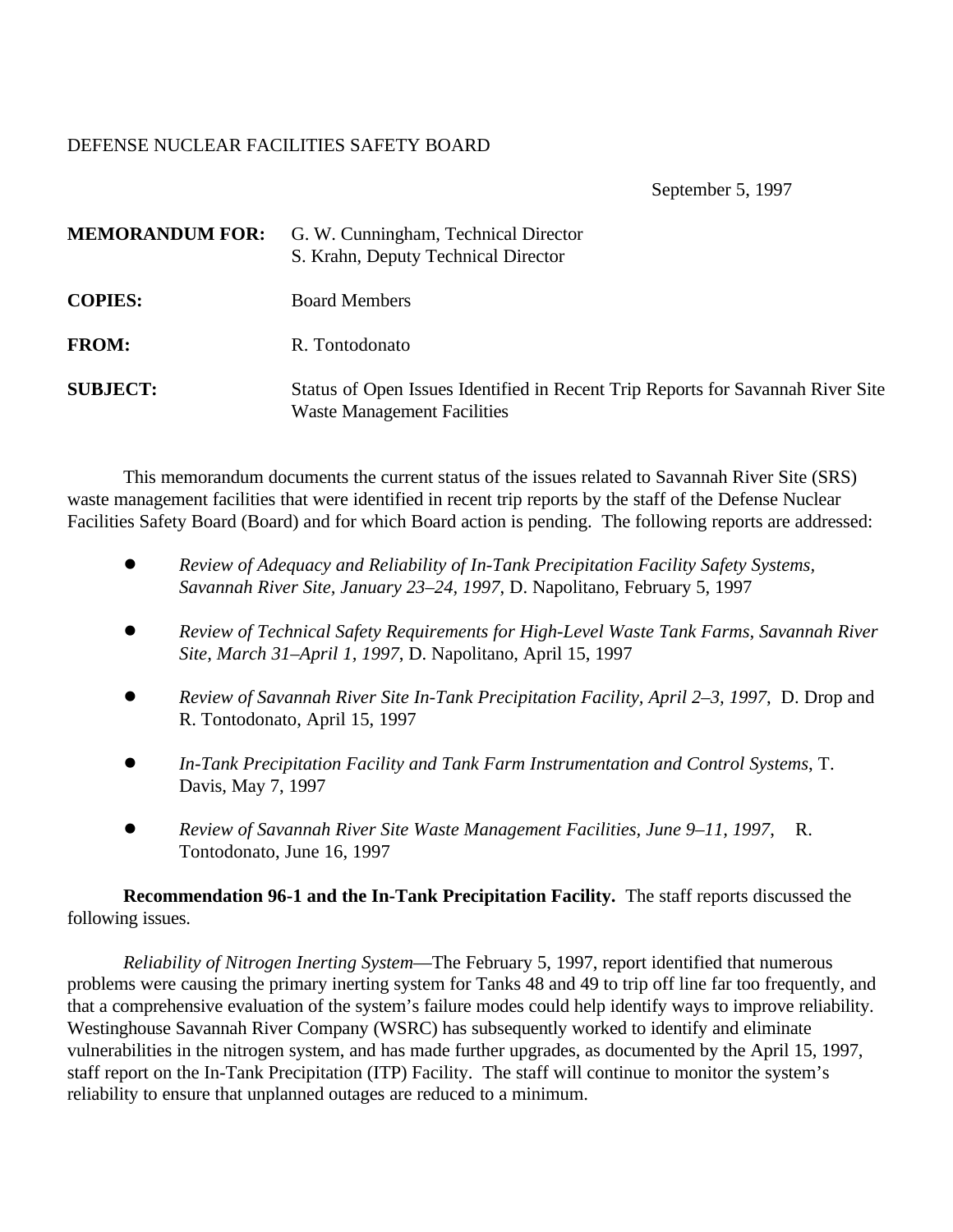*Vapor Space Mixing*—The February 5, 1997, and April 15, 1997, staff reports identified that test results used by WSRC to show that mixing in the Tank 48 vapor space was sufficient to eliminate pockets of air and benzene were not conclusive. The February 5, 1997, report stated that modeling of fluid flows and worst-case pockets would help resolve this issue. WSRC is currently performing this work and plans to prepare a white paper summarizing these calculations in September 1997.

*Oxygen In-Leakage Calculations*—The February 5, 1997, report identified weaknesses in WSRC's calculation of how long the Tank 48 ventilation system could be inoperable before the oxygen concentration would exceed operating limits. WSRC is now preparing an improved calculation. The staff will review the calculation as soon as it becomes available.

*Positive-Pressure Inerting*—The February 5, 1997, report stated that it seemed prudent to continue evaluating a positive-pressure inerting system, based on the issues associated with the reliability and adequacy of the existing negative-pressure system. Also, the May 7, 1997, report identified that lack of fuel control during operation of the planned low-flow positive-pressure backup nitrogen system was a potential concern, particularly if oxygen monitoring was not required in that mode of operation. This issue will be reviewed further once the draft Safety Analysis Report (SAR) and Technical Safety Requirements (TSRs) are available (November 1997).

*Controls on Pump Operations*—WSRC is headed toward the development of a complicated administrative program that will use numerous plant parameters to calculate the maximum allowable time before the next mixer pump runs for Tanks 48 and 49. The June 16, 1997, staff report identified that simple Limiting Conditions for Operation specifying pump run intervals for major phases of the ITP process would be simpler and easier to implement effectively. The staff is still pursuing this issue and will discuss it further with the Department of Energy Savannah River Operations Office (DOE-SR) when the draft SAR and TSRs for ITP become available (November 1997).

*Backfit Analyses*—WSRC has developed a backfit analysis process for determining whether upgrades or compensatory measures are needed for existing equipment that is designated as safety class or safety significant in the new SAR. The March 15, 1997, and June 16, 1997, staff reports identified that there were some systematic problems in the methodology used and in the resulting backfit analyses. WSRC subsequently agreed to correct specific problems with particular backfit packages, to correct the generic problem that alternatives evaluated (e.g., new equipment vs. added administrative controls) were not being documented, and to make it clear that the methodology was not intended to be applied routinely to new facility design and construction in lieu of appropriate standards. It is still not clear that the methodology will ensure that the periodicity of surveillances used as compensatory measures has a technical basis. The staff will check the updated backfit packages, as well as any new packages, and will evaluate the equipment, controls, and compensatory measures identified in the draft SAR and TSRs (November 1997). Backfit analyses for other high-level waste facilities will be checked once they have been completed.

*Cooling Systems for ITP*—The April 15, 1997, staff report on ITP identified that it was unclear how temperatures in Tanks 48 and 49 would be kept low enough to avoid excessive benzene generation from tetraphenylborate in the tanks. Further discussions with WSRC and DOE-SR indicate that controls on the tanks' radionuclide loading and on pump operations should adequately prevent unacceptable temperature increases.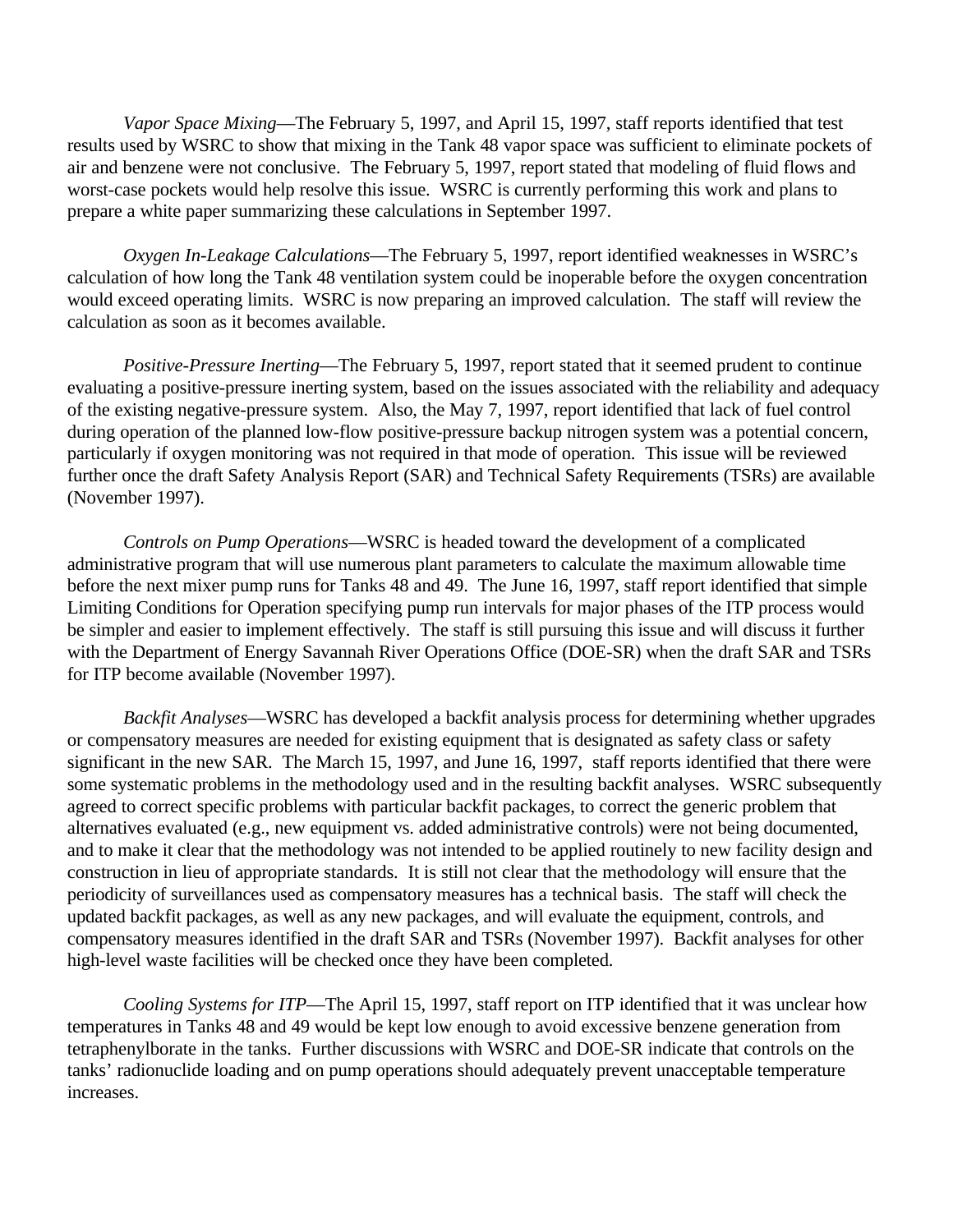*Other*—The May 7, 1997, report also identified the need for lightning protection for the safety-class backup nitrogen system and the benefits of improving ITP instrument trending, test, and surveillance programs. WSRC is installing lightning protection throughout ITP, and had previously planned to do so. The staff will revisit the instrumentation programs before ITP resumes operations.

**High-Level Waste Tanks.** The staff reports discussed the following issues.

*TSR Implementation and Backfit Analyses*—The March 15, 1997, report on high-level waste tanks identified that a concern identified in a February 3, 1997, staff trip report (that WSRC planned to implement new TSRs for the tank farms before performing backfit analyses for the required equipment) had not yet been addressed. The February 3, 1997, report was forwarded to DOE by the Board on April 18, 1997. The issue was revisited during the August 20–22, 1997, staff visit to SRS. DOE-SR and WSRC now plan to prioritize the backfit analyses to ensure that the most important evaluations (e.g., adequacy of the flammable gas monitors in the waste tanks) are completed before the TSRs are implemented in the spring of 1998. As is being done for ITP, the staff will review the backfit analyses as they are completed.

*Unreviewed Safety Question Process*—The April 15, 1997, report on high-level waste tanks identified that WSRC was referring some potential unreviewed safety questions (USQs) to a "New Information" process, and spending months attempting to resolve the safety issues without entering the formal USQ process or implementing formal interim controls. DOE-SR subsequently acted to impose a limit on how long potential USQs could be evaluated before entering the formal USQ process.

*Tank Overheating*—The April 15, 1997, report on high-level waste tanks identified that WSRC calculations showed that a tank overheating event could have significant off-site consequences, and that WSRC was developing improved analyses and controls. This issue was revisited during the August 20–22, 1997, staff visit to SRS; it is still unresolved. The staff will continue to follow WSRC's efforts to adequately address the potential for tank overheating.

*Hydrogen Deflagration in a Tank*—The April 15, 1997, and May 7, 1997, reports on high-level waste tanks identified that WSRC was planning to eliminate the existing requirement to ventilate the high-level waste tanks routinely to prevent hydrogen from accumulating. WSRC planned instead to implement TSRs that would require monitoring flammable gas concentrations. The proposed TSRs required ventilation only if elevated flammable gas concentrations were detected. The basis for this requirement was a probabilistic analysis that concluded that the new control scheme would result in an annual deflagration probability slightly less than  $10^{-6}$ . The April 15, 1997, report identified that WSRC could not technically justify the frequency assumed in the probabilistic analysis for tanks exceeding the lower flammability limit. On April 18, 1997, the Board expressed its concern regarding this issue to DOE in a letter forwarding a February 3, 1997, report of an earlier staff visit to SRS.

This issue was revisited during the August 20–22, 1997, staff visit to SRS, and is still unresolved. WSRC now plans to require tank ventilation, but not in the form of a Limiting Condition of Operation or a TSR. The staff will continue to follow this issue.

*Siphon Breaks*—The April 15, 1997, report on high-level waste tanks identified that WSRC had not completed calculations demonstrating the adequacy of siphon breaks for the high-level waste transfer lines.